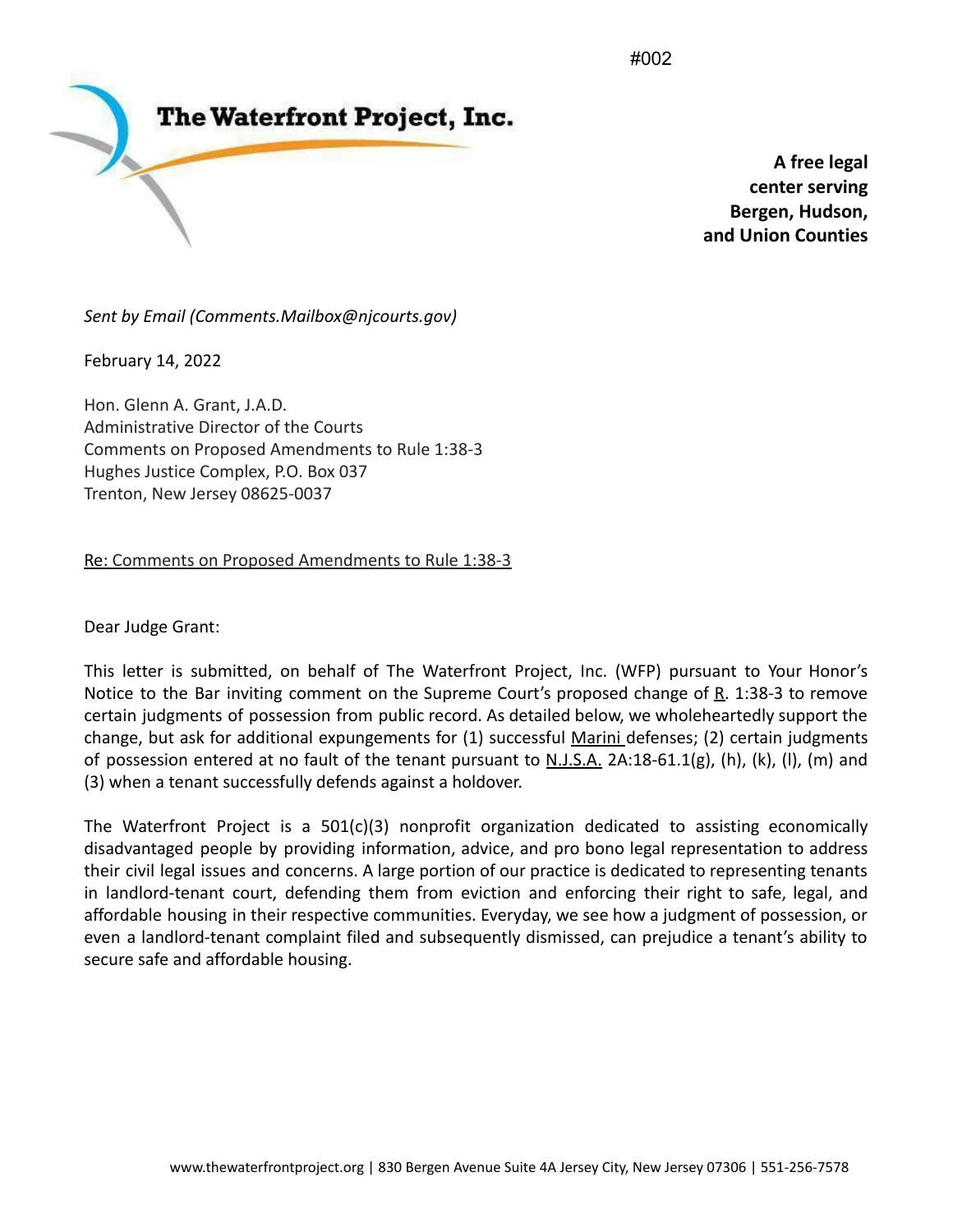While we full heartedly support any effort by the Court to remove from public record a judgment of possession, we believe that the Court can and should do more to ensure that New Jersey residents aren't punished for vindicating their rights in court. In addition to what is already proposed, we ask the Court to also expunge all landlord-tenant court records when (1) the tenant withholds rent and successfully asserts a Marini defense in a non-payment of rent case; (2) a judgment of possession enters with cause under the Anti-Eviction Act, but due to no fault of the tenant pursuant to N.J.S.A.  $2A:18-61.1(g)$ , (h), (k), (l), (m); and (3) when the tenant successfully defends a holdover case pursuant to N.J.S.A. 2A:18-61.1(b), (c), (d), (e), (f), (i), (n), (o), (p), and (q).

Our position is supported by New Jersey's historical efforts to protect tenants from unjustified evictions and provide them with an opportunity to assert their rights without threat or intimidation. The New Jersey Legislature passed the Anti-Eviction Act as a remedial piece of legislation to redress the "severe shortage of housing in the state" by requiring landlords to have good cause before it can evict a tenant. A.P. Dev. Corp v. Band, 113 N.J. 485, 492 (1988). New Jersey courts have historically recognized this public policy and have interpreted it broadly due to its remedial purpose. See, et al, Franklin Tower One v. N.M., 157 N.J. 602, 614 (1999) (recognizing New Jersey's strong public policy of protecting tenants from unjustified evictions); Maglies v. Estate of Guy, 193 N.J. 108 (2007) (recognizing "[t]he Act's chief purpose is to keep residential tenants in intact homes and avoid the imposition of personal dislocation so long as the tenancy's financial and other responsibilities are met."). Recognizing New Jersey's strong policy to protect tenants, the Court is in a unique position to further redress tenants' ability to find new housing if they have been forced to relocate due to no fault of their own or if they have used the court system to vindicate their rights.

First, under the procedures outlined in Berzito v. Gambino, 63 N.J. 460 (1973) and Marini v. Ireland, 56 N.J*.* 130 (1970), a tenant may withhold rent after providing reasonable notice to the landlord of problems in his or her apartment and assert a breach of the implied covenant of habitability as a defense to his or her non-payment of rent. This is an effective way for tenants to compel landlords to make repairs under court supervision. However, this procedure requires the tenant to evaluate whether it's worth having a court case filed against him or her for non-payment of rent. Given the importance of the Marini doctrine, tenants should not be discouraged from vindicating their rights due to the possibility that a prospective landlord will scrutinize and use the case against them when evaluating their tenancy application. It is our position that the Court can correct this problem if it expunges these records after a tenant successfully asserts a Marini defense. Accordingly, we ask that the Court amend the proposed rule to include the removal of all court records from non-payment of rent cases after the tenant successfully asserts a Marini defense.

Second, the Anti-Eviction Act provides the landlord with an opportunity to evict a tenant in compliance with his or her rental obligations when the landlord has made a unilateral decision that necessitates the removal of a tenant, such as curing an illegal occupancy, selling his or her property, personally occupying a unit, terminating the employment of a superintendent, converting the building to a condominium, etc. See N.J.S.A. 2A:18-61.1(g), (h), (k), (l), (m). It is our position that the Court should expunge these court records so that they do not prejudice the tenant while he or she is searching for new housing. Accordingly, we ask that the Court amend the proposed rule to include the removal of all court records where the landlord has good cause under  $N.J.S.A.$  2A:18-61.1(g), (h), (k), (l), (m) to evict the tenant in good standing.